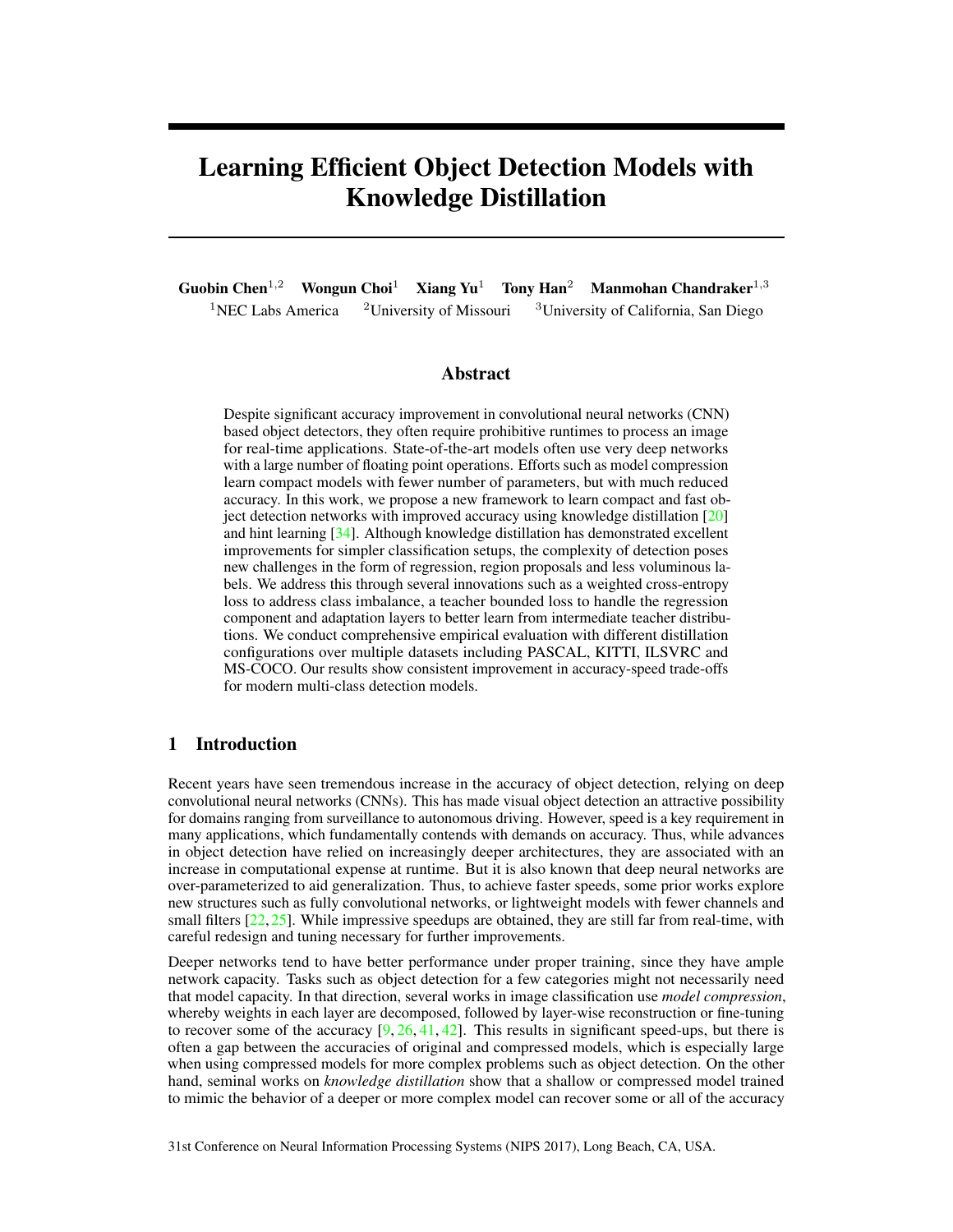drop [3, 20, 34]. However, those results are shown only for problems such as classification, using simpler networks without strong regularization such as dropout.

Applying distillation techniques to multi-class object detection, in contrast to image classification, is challenging for several reasons. First, the performance of detection models suffers more degradation with compression, since detection labels are more expensive and thereby, usually less voluminous. Second, knowledge distillation is proposed for classification assuming each class is equally important, whereas that is not the case for detection where the background class is far more prevalent. Third, detection is a more complex task that combines elements of both classification and bounding box regression. Finally, an added challenge is that we focus on transferring knowledge within the same domain (images of the same dataset) with no additional data or labels, as opposed other works that might rely on data from other domains (such as high-quality and low-quality image domains, or image and depth domains).

To address the above challenges, we propose a method to train fast models for object detection with knowledge distillation. Our contributions are four-fold:

- We propose an end-to-end trainable framework for learning compact *multi-class object detection* models through knowledge distillation (Section 3.1). To the best of our knowledge, this is the first successful demonstration of knowledge distillation for the multi-class object detection problem.
- We propose new losses that effectively address the aforementioned challenges. In particular, we propose a *weighted cross entropy loss* for classification that accounts for the imbalance in the impact of misclassification for background class as opposed to object classes (Section 3.2), a *teacher bounded regression loss* for knowledge distillation (Section 3.3) and *adaptation layers for hint learning* that allows the student to better learn from the distribution of neurons in intermediate layers of the teacher (Section 3.4).
- We perform comprehensive empirical evaluation using multiple large-scale public benchmarks. Our study demonstrates the positive impact of each of the above novel design choices, resulting in significant improvement in object detection accuracy using compressed fast networks, consistently across all benchmarks (Sections  $4.1 - 4.3$ ).
- We present insights into the behavior of our framework by relating it to the generalization and under-fitting problems (Section 4.4).

# 2 Related Works

CNNs for Detection. Deformable Part Model (DPM) [14] was the dominant detection framework before the widespread use of Convolutional Neural Networks (CNNs). Following the success of CNNs in image classification [27], Girshick et al. proposed RCNN [24] that uses CNN features to replace handcrafted ones. Subsequently, many CNN based object detection methods have been proposed, such as Spatial Pyramid Pooling (SPP) [19], Fast R-CNN [13], Faster-RCNN [32] and R-FCN [29], that unify various steps in object detection into an end-to-end multi-category framework.

Model Compression. CNNs are expensive in terms of computation and memory. Very deep networks with many convolutional layers are preferred for accuracy, while shallower networks are also widely used where efficiency is important. Model compression in deep networks is a viable approach to speed up runtime while preserving accuracy. Denil et al. [9] demonstrate that neural networks are often over-parametrized and removing redundancy is possible. Subsequently, various methods [5, 7, 10, 15, 17, 30] have been proposed to accelerate the fully connected layer. Several methods based on low-rank decomposition of the convolutional kernel tensor [10, 23, 28] are also proposed to speed up convolutional layers. To compress the whole network, Zhang et al.  $[41, 42]$  present an algorithm using asymmetric decomposition and additional fine-tuning. In similar spirit, Kim et al.  $[26]$  propose one-shot whole network compression that achieves around 1.8 times improvement in runtime without significant drop in accuracy. We will use methods presented in  $[26]$  in our experiments. Besides, a pruning based approach has been proposed [18] but it is challenging to achieve runtime speed-up with a conventional GPU implementation. Additionally, both weights and input activations can be the quantized( $\left( \begin{array}{c} 18 \\ 18 \end{array} \right)$ ) and binarized ( $\left( \begin{array}{c} 21,31 \\ 21,31 \end{array} \right)$ ) to lower the computationally expensive.

Knowledge Distillation. Knowledge distillation is another approach to retain accuracy with model compression. Bucila et al. [3] propose an algorithm to train a single neural network by mimicking the output of an ensemble of models. Ba and Caruana  $\lceil 2 \rceil$  adopt the idea of  $\lceil 3 \rceil$  to compress deep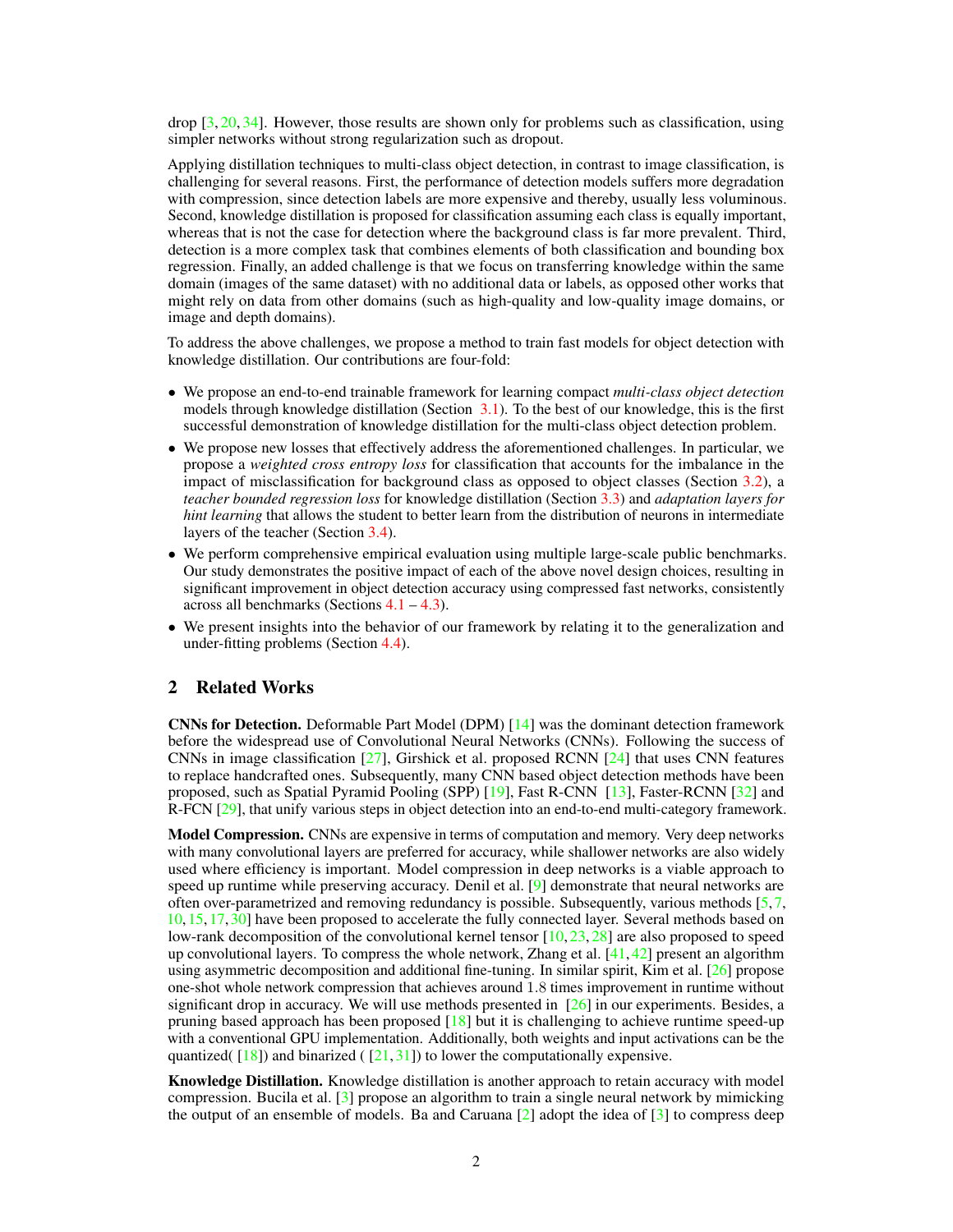

Figure 1: The proposed learning skeme on visual object detection task using Faster-RCNN, which mainly consists of region proposal network (RPN) and region classification network(RCN). The two networks both use multi-task loss to jointly learn the classifier and bounding-box regressor. We employ the final output of the teacher's RPN and RCN as the distillation targets, and apply the intermediate layer outputs as hint. Red arrows indicate the backpropagation pathways.

networks into shallower but wider ones, where the compressed model mimics the 'logits'. Hinton et al. [20] propose knowledge distillation as a more general case of [3], which applies the prediction of the teacher model as a 'soft label', further proposing temperature cross entropy loss instead of L2 loss. Romero et al. [34] introduce a two-stage strategy to train deep networks. In their method, the teacher's middle layer provides 'hint' to guide the training of the student model.

Other researchers [16, 38] explore distillation for transferring knowledge between different domains, such as high-quality and low-quality images, or RGB and depth images. In a draft manuscript concurrent with our work, Shen et al.  $[36]$  consider the effect of distillation and hint frameworks in learning a compact object detection model. However, they formulate the detection problem as a binary classification task applied to pedestrians, which might not scale well to the more general multi-category object detection setup. Unlike theirs, our method is designed for multi-category object detection. Further, while they use external region proposals, we demonstrate distillation and hint learning for both the region proposal and classification components of a modern end-to-end object detection framework [32].

## 3 Method

In this work, we adopt the Faster-RCNN [32] as the object detection framework. Faster-RCNN is composed of three modules: 1) A shared feature extraction through convolutional layers, 2) a region proposal network (RPN) that generates object proposals, and 3) a classification and regression network (RCN) that returns the detection score as well as a spatial adjustment vector for each object proposal. Both the RCN and RPN use the output of 1) as features, RCN also takes the result of RPN as input. In order to achieve highly accurate object detection results, it is critical to learn strong models for all the three components.

#### 3.1 Overall Structure

We learn strong but efficient student object detectors by using the knowledge of a high capacity teacher detection network for all the three components. Our overall learning framework is illustrated in Figure 1. First, we adopt the hint based learning [34] (Sec.3.4) that encourages the feature representation of a student network is similar to that of the teacher network. Second, we learn stronger classification modules in both RPN and RCN using the knowledge distillation framework [3,20]. In order to handle severe category imbalance issue in object detection, we apply weighted cross entropy loss for the distillation framework. Finally, we transfer the teacher's regression output as a form of upper bound, that is, if the student's regression output is better than that of teacher, no additional loss is applied.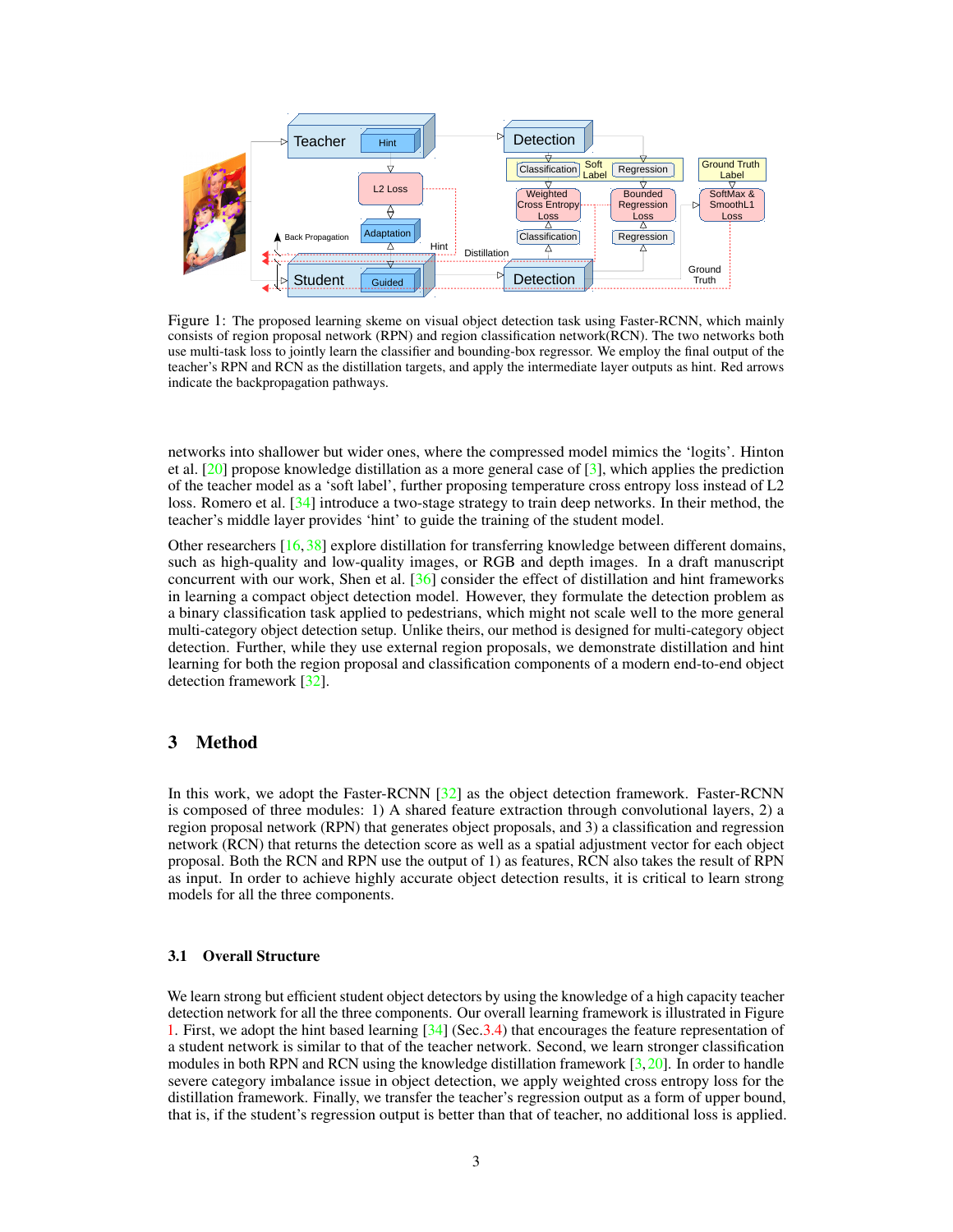Our overall learning objective can be written as follows:

$$
L_{RCN} = \frac{1}{N} \sum_{i} L_{cls}^{RCN} + \lambda \frac{1}{N} \sum_{j} L_{reg}^{RCN}
$$

$$
L_{RPN} = \frac{1}{M} \sum_{i} L_{cls}^{RPN} + \lambda \frac{1}{M} \sum_{j} L_{reg}^{RPN}
$$

$$
L = L_{RPN} + L_{RCN} + \gamma L_{Hint}
$$
(1)

where N is the batch-size for RCN and M for RPN. Here,  $L_{cls}$  denotes the classifier loss function that combines the hard softmax loss using the ground truth labels and the soft knowledge distillation loss [20] of (2). Further,  $L_{reg}$  is the bounding box regression loss that combines smoothed L1 loss [13] and our newly proposed teacher bounded L2 regression loss of  $(4)$ . Finally,  $L_{hint}$  denotes the hint based loss function that encourages the student to mimic the teacher's feature response, expressed as (6). In the above,  $\lambda$  and  $\gamma$  are hyper-parameters to control the balance between different losses. We fix them to be 1 and 0.5, respectively, throughout the experiments.

#### 3.2 Knowledge Distillation for Classification with Imbalanced Classes

Conventional use of knowledge distillation has been proposed for training classification networks, where predictions of a teacher network are used to guide the training of a student model. Suppose we have dataset  $\{x_i, y_i\}, i = 1, 2, ..., n$  where  $x_i \in \mathfrak{I}$  is the input image and  $y_i \in \mathfrak{Y}$  is its class label. Let t be the teacher model, with  $P_t = \text{softmax}(\frac{Z_t}{T})$  its prediction and  $Z_t$  the final score output. Here, T is a temperature parameter (normally set to 1). Similarly, one can define  $P_s = softmax(\frac{Z_s}{T})$  for the student network  $s$ . The student  $s$  is trained to optimize the following loss function:

$$
L_{cls} = \mu L_{hard}(P_s, y) + (1 - \mu) L_{soft}(P_s, P_t)
$$
\n<sup>(2)</sup>

where  $L_{hard}$  is the hard loss using ground truth labels used by Faster-RCNN,  $L_{soft}$  is the soft loss using teacher's prediction and  $\mu$  is the parameter to balance the hard and soft losses. It is known that a deep teacher can better fit to the training data and perform better in test scenarios. The soft labels contain information about the relationship between different classes as discovered by teacher. By learning from soft labels, the student network inherits such hidden information.

In [20], both hard and soft losses are the cross entropy losses. But unlike simpler classification problems, the detection problem needs to deal with a severe imbalance across different categories, that is, the background dominates. In image classification, the only possible errors are misclassifications between 'foreground' categories. In object detection, however, failing to discriminate between background and foreground can dominate the error, while the frequency of having misclassification between foreground categories is relatively rare. To address this, we adopt class-weighted cross entropy as the distillation loss:

$$
L_{soft}(P_s, P_t) = -\sum w_c P_t \log P_s \tag{3}
$$

where we use a larger weight for the background class and a relatively small weight for other classes. For example, we use  $w_0 = 1.5$  for the background class and  $w_i = 1$  for all the others in experiments on the PASCAL dataset.

When  $P_t$  is very similar to the hard label, with probability for one class very close to 1 and most others very close to 0, the temperature parameter  $T$  is introduced to soften the output. Using higher temperature will force t to produce softer labels so that the classes with near-zero probabilities will not be ignored by the cost function. This is especially pertinent to simpler tasks, such as classification on small datasets like MNIST. But for harder problems where the prediction error is already high, a larger value of  $T$  introduces more noise which is detrimental to learning. Thus, lower values of  $T$  are used in [20] for classification on larger datasets. For even harder problems such as object detection, we find using no temperature parameter at all (equivalent to  $T = 1$ ) in the distillation loss works the best in practice (see supplementary material for an empirical study).

#### 3.3 Knowledge Distillation for Regression with Teacher Bounds

In addition to the classification layer, most modern CNN based object detectors [26, 29, 32, 33] also use bounding-box regression to adjust the location and size of the input proposals. Often, learning a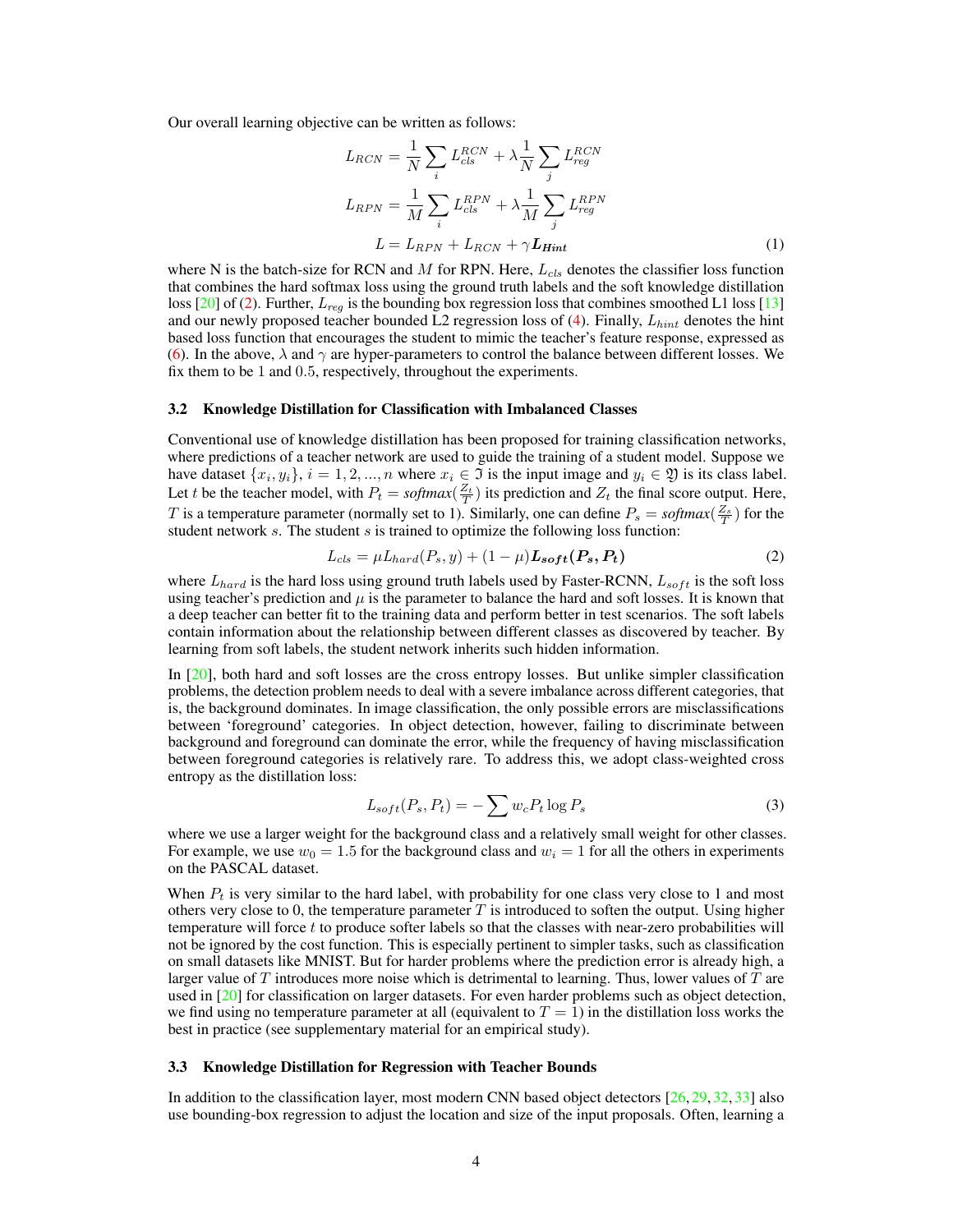good regression model is critical to ensure good object detection accuracy [13]. Unlike distillation for discrete categories, the teacher's regression outputs can provide very wrong guidance toward the student model, since the real valued regression outputs are unbounded. In addition, the teacher may provide regression direction that is contradictory to the ground truth direction. Thus, instead of using the teacher's regression output directly as a target, we exploit it as an upper bound for the student to achieve. The student's regression vector should be as close to the ground truth label as possible in general, but once the quality of the student surpasses that of the teacher with a certain margin, we do not provide additional loss for the student. We call this the *teacher bounded regression loss*,  $L<sub>b</sub>$ , which is used to formulate the regression loss,  $L_{reg}$ , as follows:

$$
L_b(R_s, R_t, y) = \begin{cases} ||R_s - y||_2^2, & \text{if } ||R_s - y||_2^2 + m > ||R_t - y||_2^2 \\ 0, & \text{otherwise} \end{cases}
$$
  

$$
L_{reg} = L_{sL1}(R_s, y_{reg}) + \nu L_b(R_s, R_t, y_{reg}),
$$
 (4)

where  $m$  is a margin,  $y_{reg}$  denotes the regression ground truth label,  $R_s$  is the regression output of the student network,  $R_t$  is the prediction of teacher network and  $\nu$  is a weight parameter (set as 0.5 in our experiments). Here,  $L_{sL1}$  is the smooth L1 loss as in [13]. The teacher bounded regression loss  $L_b$  only penalizes the network when the error of the student is larger than that of the teacher. Note that although we use L2 loss inside  $L_b$ , any other regression loss such as L1 and smoothed L1 can be combined with  $L<sub>b</sub>$ . Our combined loss encourages the student to be close to or better than teacher in terms of regression, but does not push the student too much once it reaches the teacher's performance.

#### 3.4 Hint Learning with Feature Adaptation

Distillation transfers knowledge using only the final output. In  $\left[34\right]$ , Romero et al. demonstrate that using the intermediate representation of the teacher as *hint* can help the training process and improve the final performance of the student. They use the L2 distance between feature vectors  $V$  and  $Z$ :

$$
L_{Hint}(V, Z) = \|V - Z\|_2^2 \tag{5}
$$

where Z represent the intermediate layer we selected as hint in the teacher network and V represent the output of the guided layer in the student network. We also evaluate the L1 loss:

$$
L_{Hint}(V, Z) = \|V - Z\|_1
$$
\n(6)

While applying hint learning, it is required that the number of neurons (channels, width and height) should be the same between corresponding layers in the teacher and student. In order to match the number of channels in the hint and guided layers, we add an adaptation after the guided layer whose output size is the same as the hint layer. The adaptation layer matches the scale of neuron to make the norm of feature in student close to teacher's. A fully connected layer is used as adaptation layer when both hint and guided layers are also fully connected layers. When the hint and guided layers are convolutional layers, we use  $1 \times 1$  convolutions to save memory. Interestingly, we find that having an adaptation layer is important to achieve effective knowledge transferring even when the number of channels in the hint and guided layers are the same (see Sec. 4.3). The adaptation layer can also match the difference when the norms of features in hint and guided layers are different. When the hint or guided layer is convolutional and the resolution of hint and guided layers differs (for examples, VGG16 and AlexNet), we follow the padding trick introduced in  $[16]$  to match the number of outputs.

## 4 Experiments

In this section, we first introduce teacher and student CNN models and datasets that are used in the experiments. The overall results on various datasets are shown in Sec.4.1. We apply our methods to smaller networks and lower quality inputs in Sec.4.2. Sec.4.3 describes ablation studies for three different components, namely classification/regression, distillation and hint learning. Insights obtained for distillation and hint learning are discussed in Sec.4.4. We refer the readers to supplementary material for further details.

Datasets We evaluate our method on several commonly used public detection datasets, namely, KITTI [12], PASCAL VOC 2007 [11], MS COCO [6] and ImageNet DET benchmark (ILSVRC 2014) [35]. Among them, KITTI and PASCAL are relatively small datasets that contain less object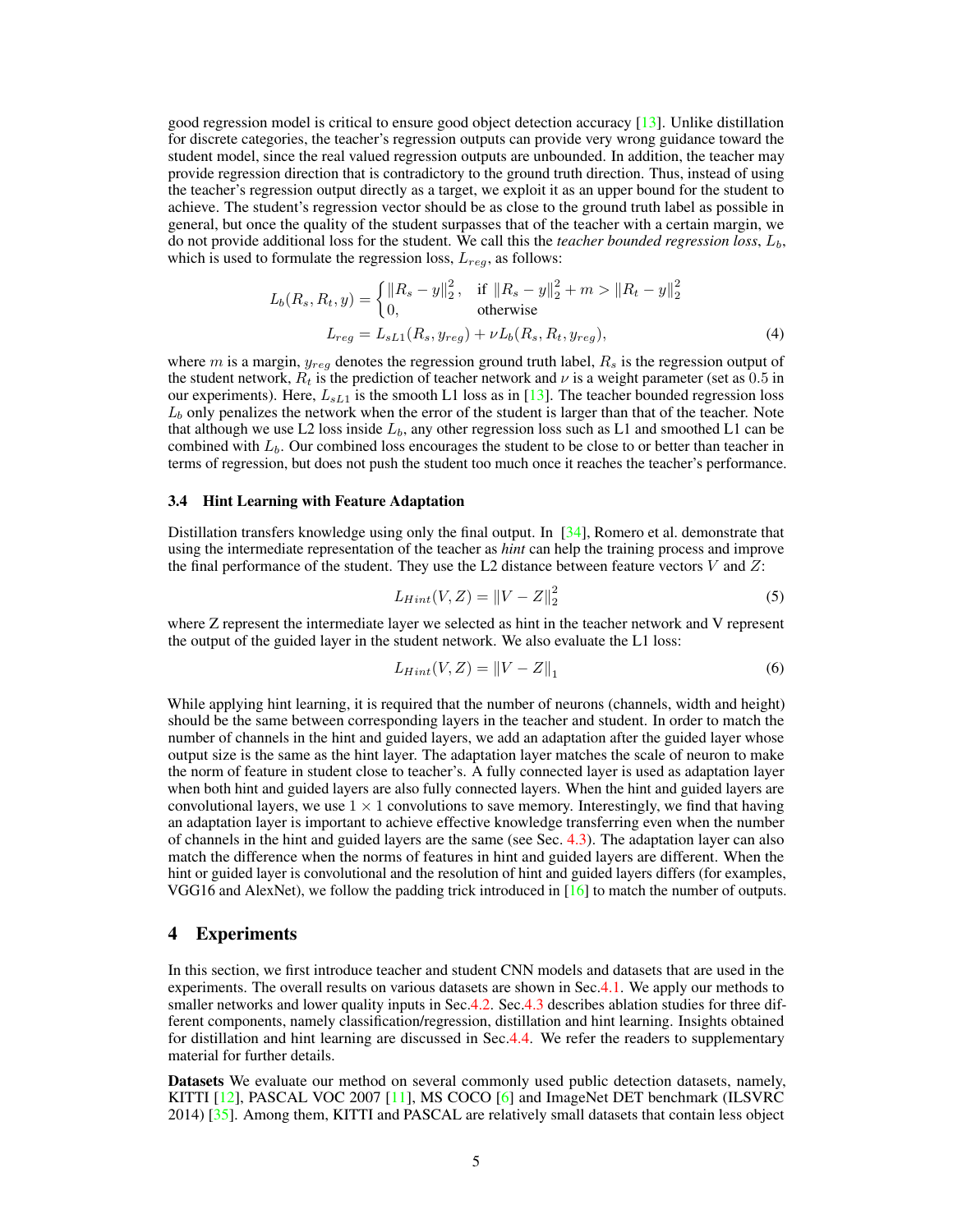| Student | Model Info | Teacher | <b>PASCAL</b> | COCO@.5       | COCO@[.5, .95] | <b>KITTI</b>  | <b>ILSVRC</b> |
|---------|------------|---------|---------------|---------------|----------------|---------------|---------------|
|         | 11M/47ms   |         | 54.7          | 25.4          | 11.8           | 49.3          | 20.6          |
| Tucker  |            | AlexNet | $57.6 (+2.9)$ | $26.5 (+1.2)$ | $12.3 (+0.5)$  | $51.4 (+2.1)$ | $23.6 (+1.3)$ |
|         |            | VGGM    | $58.2 (+3.5)$ | $26.4 (+1.1)$ | $12.2 (+0.4)$  | $51.4 (+2.1)$ | $23.9 (+1.6)$ |
|         |            | VGG16   | $59.4 (+4.7)$ | $28.3 (+2.9)$ | $12.6 (+0.8)$  | $53.7 (+4.4)$ | $24.4 (+2.1)$ |
|         |            |         | 57.2          | 32.5          | 15.8           | 55.1          | 27.3          |
| AlexNet | 62M/74ms   | VGGM    | $59.2 (+2.0)$ | $33.4 (+0.9)$ | $16.0 (+0.2)$  | $56.3 (+1.2)$ | $28.7 (+1.4)$ |
|         |            | VGG16   | $60.1 (+2.9)$ | $35.8 (+3.3)$ | $16.9 (+1.1)$  | $58.3 (+3.2)$ | $30.1 (+2.8)$ |
| VGGM    | 80M / 86ms |         | 59.8          | 33.6          | 16.1           | 56.7          | 31.1          |
|         |            | VGG16   | $63.7 (+3.9)$ | $37.2 (+3.6)$ | $17.3 (+1.2)$  | $58.6 (+2.3)$ | $34.0 (+2.9)$ |
| VGG16   | 138M/283ms |         | 70.4          | 45.1          | 24.2           | 59.2          | 35.6          |

Table 1: Comparison of student models associated with different teacher models across four datasets, in terms of mean Average Precision (mAP). Rows with blank (-) teacher indicate the model is without distillation, serving as baselines. The second column reports the number of parameters and speed (per image, on GPU).

categories and labeled images, whereas MS COCO and ILSVRC 2014 are large scale datasets. Since KITTI and ILSVRC 2014 do not provide ground-truth annotation for test sets, we use the training/validation split introduced by  $[39]$  and  $[24]$  for analysis. For all the datasets, we follow the PASCAL VOC convention to evaluate various models by reporting mean average precision (mAP) at  $IoU = 0.5$ . For MS COCO dataset, besides the PASCAL VOC metric, we also report its own metric, which evaluates mAP averaged for  $IoU \in [0.5:0.05:0.95]$  (denoted as mAP[.5, .95]).

Models The teacher and student models defined in our experiments are standard CNN architectures, which consist of regular convolutional layers, fully connected layers, ReLU, dropout layers and softmax layers. We choose several popular CNN architectures as our teacher/student models, namely, AlexNet  $[27]$ , AlexNet with Tucker Decomposition  $[26]$ , VGG16  $[37]$  and VGGM  $[4]$ . We use two different settings for the student and teacher pairs. In the first set of experiments, we use a smaller network (that is, less parameters) as the student and use a larger one for the teacher (for example, AlexNet as student and VGG16 as teacher). In the second set of experiments, we use smaller input image size for the student model and larger input image size for the teacher, while keeping the network architecture the same.

#### 4.1 Overall Performance

Table1 shows mAP for four student models on four object detection databases, with different architectures for teacher guidance. For student models without teacher's supervision, we train them to the best numbers we could achieve. Not surprisingly, larger or deeper models with more parameters perform better than smaller or shallower models, while smaller models run faster than larger ones.

The performance of student models improves significantly with distillation and hint learning over all different pairs and datasets, despite architectural differences between teacher and student. With a fixed scale (number of parameters) of a student model, training from scratch or fine-tuning on its own is not an optimal choice. Getting aid from a better teacher yields larger improvements approaching the teacher's performance. A deeper model as teacher leads to better student performance, which suggests that the knowledge transferred from better teachers is more informative. Notice that the Tucker model trained with VGG16 achieves significantly higher accuracy than the Alexnet in the PASCAL dataset, even though the model size is about 5 times smaller. The observation may support the hypothesis that CNN based object detectors are highly over-parameterized. On the contrary, when the size of dataset is much larger, it becomes much harder to outperform more complicated models. This suggests that it is worth having even higher capacity models for such large scale datasets. Typically, when evaluating efficiency, we get 3 times faster from VGG16 as teacher to AlexNet as student on KITTI dataset. For more detailed runtimes, please refer to supplementary material.

Further, similar to [38], we investigate another student-teacher mode: the student and teacher share exactly the same network structure, while the input for student is down-scaled and the input for teacher remains high resolution. Recent works [1] report that image resolution critically affects object detection performance. On the other hand, downsampling the input size quadratically reduces convolutional resources and speeds up computation. In Table 2, by scaling input sizes to half in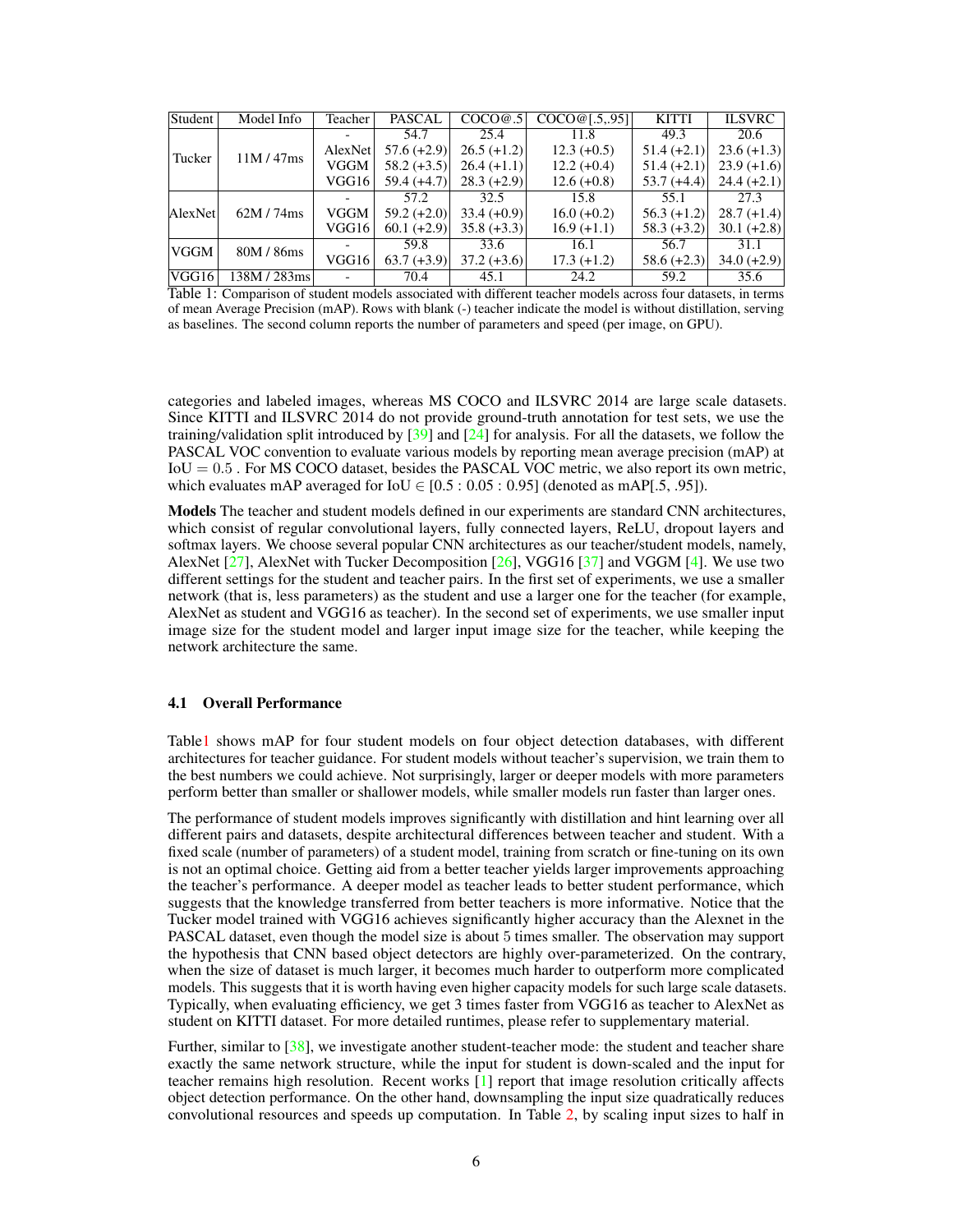|         |      | High-res teacher |      | Low-res baseline | Low-res distilled student |             |  |
|---------|------|------------------|------|------------------|---------------------------|-------------|--|
|         | mAP  | Speed            | mAP  | Speed            | mAP                       | Speed       |  |
| AlexNet | 57.2 | $1.205 / 74$ ms  | 53.2 | $726/47$ ms      | $56.7(+3.5)$              | $726/47$ ms |  |
| Tucker  | 54.7 | $663/41$ ms      | 48.6 | $430/29$ ms      | $53.5(+4.9)$              | $430/29$ ms |  |

Table 2: Comparison of high-resolution teacher model (trained on images with 688 pixels) and low-resolution student model (trained on 344 pixels input), on PASCAL. We report mAP and speed (both CPU and GPU) of different models. The speed of low-resolution models are about 2 times faster than the corresponding high-resolution models, while achieving almost the same accuracy when our distillation method is used.

| $FLOPS(\%)$  |              |              | 30           | 37.5         | 45           |
|--------------|--------------|--------------|--------------|--------------|--------------|
| Finetune     | 30.3         | 49.3         | 51.4         | 54.7         |              |
| Distillation | $35.5(+5.2)$ | $55.4(+6.1)$ | $56.8(+5.4)$ | $59.4(+4.7)$ | $59.5(+4.3)$ |

Table 3: Compressed AlexNet performance evaluated on PASCAL. We compare the model fine-tuned with the ground truth and the model trained with our full method. We vary the compression ratio by FLOPS.

PASCAL VOC dataset for the student and using the original resolution for the teacher, we get almost the same accuracy as the high-resolution teacher while being about two times faster<sup>1</sup>.

#### 4.2 Speed-Accuracy Trade off in Compressed Models

It is feasible to select CNN models from a wide range of candidates to strike a balance between speed and accuracy. However, off-the-shelf CNN models still may not meet one's computational requirements. Designing new models is one option. But it often requires significant labor towards design and training. More importantly, trained models are often designed for specific tasks, but speed and accuracy trade-offs may change when facing a different task, whereby one may as well train a new model for the new task. In all such situations, distillation becomes an attractive option.

To understand the speed-accuracy trade off in object detection with knowledge distillation, we vary the compression ratio (the ranks of weight matrices) of Alexnet with Tucker decomposition. We measure the compression ratio using FLOPS of the CNN. Experiments in Table 3 show that the accuracy drops dramatically when the network is compressed too much, for example, when compressed size is 20% of original, accuracy drops from 57.2% to only 30.3%. However, for the squeezed networks, our distillation framework is able to recover large amounts of the accuracy drop. For instance, for 37.5% compression, the original squeezed net only achieves 54.7%. In contrast, our proposed method lifts it up to 59.4% with a deep teacher (VGG16), which is even better than the uncompressed AlexNet model 57.2%.

#### 4.3 Ablation Study

As shown in Table 4, we compare different strategies for distillation and hint learning to highlight the effectiveness of our proposed novel losses. We choose VGG16 as the teacher model and Tucker as our student model for all the experiments in this section. Other choices reflect similar trends. Recall that proposal classification and bounding box regression are the two main tasks in the Faster-RCNN framework. Traditionally, classification is associated with cross entropy loss, denoted as CLS in Table 4, while bounding box regression is regularized with L2 loss, denoted as L2.

To prevent the classes with small probability being ignored by the objective function, soft label with high temperature, also named weighted cross entropy loss, is proposed for the proposal classification task in Sec.3.2. We compare the weighted cross entropy loss defined in (3), denoted as CLS-W in Table 4, with the standard cross entropy loss (CLS), to achieve slightly better performance on both PASCAL and KITTI datasets.

For bounding box regression, directly parroting to teacher's output will suffer from labeling noise. An improvement is proposed through (4) in Sec.3.3, where the teacher's prediction is used as a boundary to guide the student. Such strategy, denoted as L2-B in Table 4, improves over L2 by 1.3%. Note that a 1% improvement in object detection task is considered very significant, especially on large-scale datasets with voluminous number of images.

<sup>&</sup>lt;sup>1</sup>Ideally, the convolutional layers should be about 4 times faster. However, due to the loading overhead and the non-proportional consumption from other layers, this speed up drops to around 2 times faster.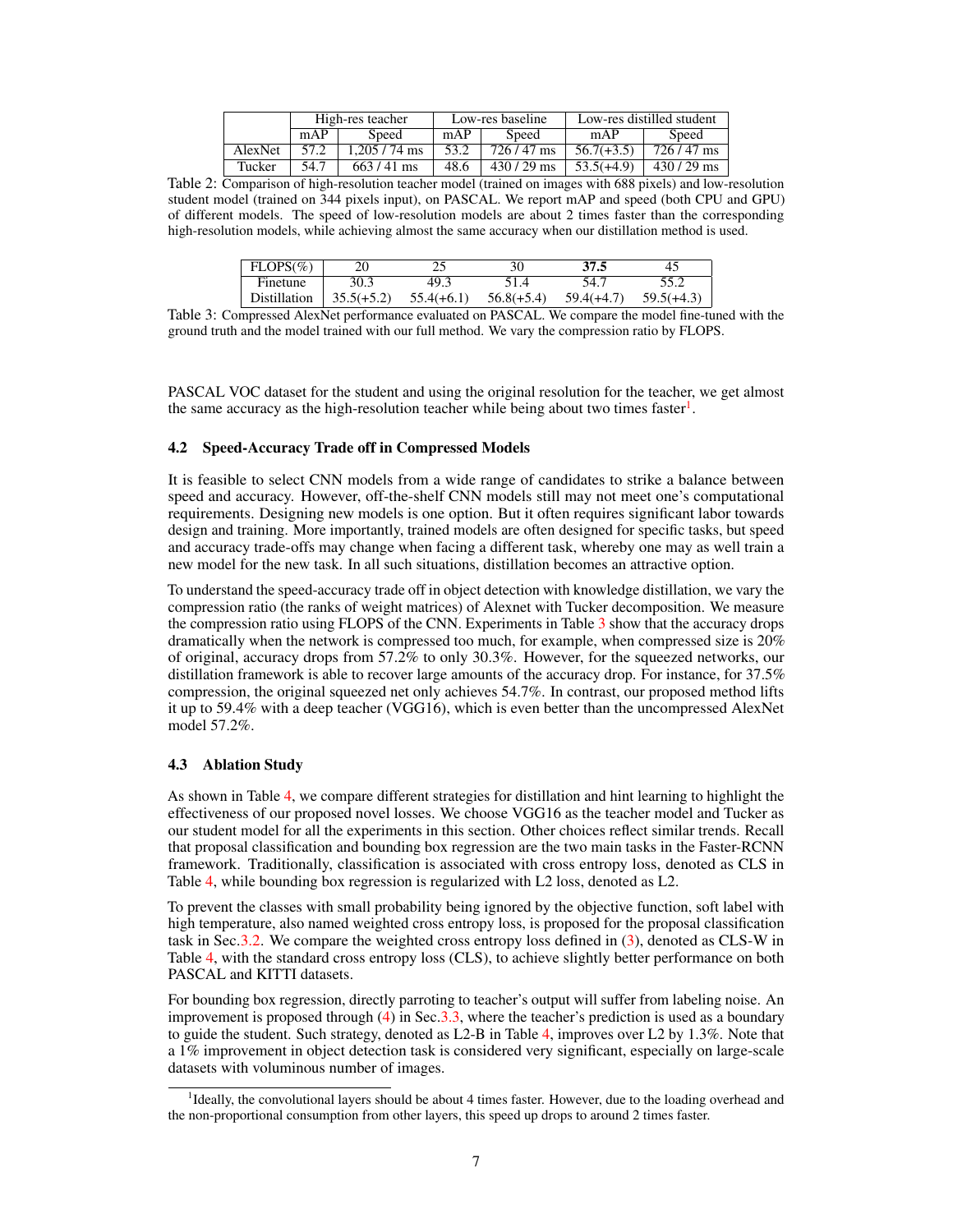|                                             |                                                                                                             |  |  |  |       | Baseline   L2 $ L2-B  CLS CLS-W  Hints Hints-A  L2-B+CLS-W L2-B+CLS-W+Hints-A $ |
|---------------------------------------------|-------------------------------------------------------------------------------------------------------------|--|--|--|-------|---------------------------------------------------------------------------------|
| $ PASCAL $ 54.7 54.6 55.9 57.4 57.7 56.9 58 |                                                                                                             |  |  |  | -58.4 | 59.4                                                                            |
| `KITTI                                      | $\frac{1}{9.3}$ $\left  48.5 \right  50.1 \left  50.8 \right  51.3 \left  50.3 \right  52.1 \left  \right $ |  |  |  |       |                                                                                 |

Table 4: The proposed method component comparison, i.e., bounded L2 for regression (L2-B, Sec.3.3) and weighted cross entropy for classification (CLS-W, Sec.3.2) with respect to traditional methods, namely, L2 and cross entropy (CLS). Hints learning w/o adaptation layer (Hints-A and Hints) are also compared. All comparisons take VGG16 as the teacher and Tucker as the student, with evaluations on PASCAL and KITTI.

|               |          | <b>Baseline</b> | <b>Distillation</b> | Hint | Distillation + Hint |
|---------------|----------|-----------------|---------------------|------|---------------------|
| <b>PASCAL</b> | Trainval | 79.6            | 78.3                | 80.9 | 83.5                |
|               | Test     | 54.7            | 58.4                | 58   | 59.4                |
| COCO          | Train    | 45.3            | 45.4                | 47.1 | 49.6                |
|               | Val      | 25.4            | 26.1                | 27.8 | 28.3                |

Table 5: Performance of distillation and hint learning on different datasets with Tucker and VGG16 pair. Moreover, we find that the adaptation layer proposed in Sec.3.4 is critical for hint learning. Even if layers from teacher and student models have the same number of neurons, they are almost never in the same feature space. Otherwise, setting the student's subsequent structure to be the same as teacher's, the student would achieve identical results as the teacher. Thus, directly matching a student layer to a teacher layer  $[2,3]$  is unlikely to perform well. Instead, we propose to add an adaptation layer to transfer the student layer feature space to the corresponding teacher layer feature space. Thereby, penalizing the student feature from the teacher feature is better-defined since they lie in the same space, which is supported by the results in Table 4. With adaptation layer, hint learning (Hint-A) shows a 1.1% advantage over the traditional method (Hint). Our proposed overall method  $(L2-B+CLS-W+Hint-A)$  outperforms the one without adaptive hint learning  $(L2-B+CLS-W)$  by  $1.0\%$ , which again suggests the significant advantage of hint learning with adaptation.

### 4.4 Discussion

In this section, we provide further insights into distillation and hint learning. Table 5 compares the accuracy of Tucker model learned with VGG16 on the trainval and testing split of the PASCAL and COCO datasets. In general, distillation mostly improves the generalization capability of student, while hint learning helps improving both the training and testing accuracy.

Distillation improves generalization: Similarly to the image classification case discussed in [20], there also exists structural relationship among the labels in object detection task. For example, 'Car' shares more common visual characteristics with 'Truck' than with 'Person'. Such structural information is not available in the ground truth annotations. Thus, injecting such relational information learned with a high capacity teacher model to a student will help generalization capability of the detection model. The result of applying the distillation only shows consistent testing accuracy improvement in Table 5.

Hint helps both learning and generalization: We notice that the "under-fitting" is a common problem in object detection even with CNN based models (see low training accuracy of the baselines). Unlike simple classification cases, where it is easy to achieve (near) perfect training accuracy [40], the training accuracy of the detectors is still far from being perfect. It seems the learning algorithm is suffering from the saddle point problem  $[8]$ . On the contrary, the hint may provide an effective guidance to avoid the problem by directly having a guidance at an intermediate layer. Thereby, the model learned with hint learning achieves noticeable improvement in both training and testing accuracy.

Finally, by combining both distillation and hint learning, both training and test accuracies are improved significantly compared to the baseline. Table 5 empirically verifies consistent trends on both the PASCAL and MS COCO datasets for object detection. We believe that our methods can also be extended to other tasks that also face similar generalization or under-fitting problems.

## 5 Conclusion

We propose a novel framework for learning compact and fast CNN based object detectors with the knowledge distillation. Highly complicated detector models are used as a teacher to guide the learning process of efficient student models. Combining the knowledge distillation and hint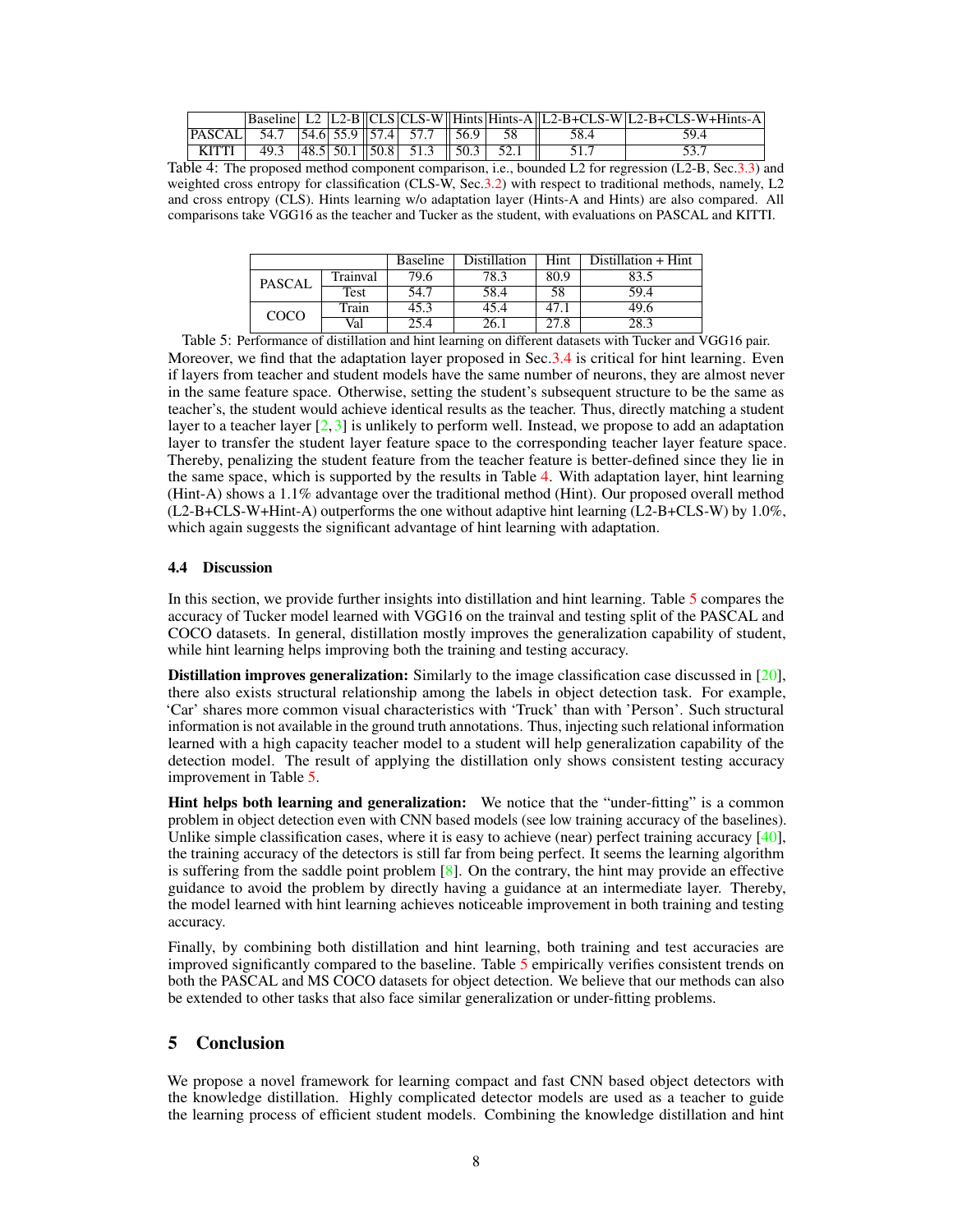framework together with our newly proposed loss functions, we demonstrate consistent improvements over various experimental setups. Notably, the compact models trained with our learning framework execute significantly faster than the teachers with almost no accuracy compromises at PASCAL dataset. Our empirical analysis reveals the presence of under-fitting issue in object detector learning, which could provide good insights to further advancement in the field.

Acknowledgments This work was conducted as part of Guobin Chen's internship at NEC Labs America in Cupertino.

#### References

- [1] K. Ashraf, B. Wu, F. N. Iandola, M. W. Moskewicz, and K. Keutzer. Shallow networks for high-accuracy road object-detection. *CoRR*, abs/1606.01561, 2016. 6
- [2] J. Ba and R. Caruana. Do deep nets really need to be deep? In *Advances in neural information processing systems*, pages 2654–2662, 2014. 2, 8
- [3] C. Bucilua, R. Caruana, and A. Niculescu-Mizil. Model compression. In *Proceedings of the 12th ACM SIGKDD international conference on Knowledge discovery and data mining*, pages 535–541. ACM, 2006. 2, 3, 8
- [4] K. Chatfield, K. Simonyan, A. Vedaldi, and A. Zisserman. Return of the devil in the details: Delving deep into convolutional nets. *arXiv preprint arXiv:1405.3531*, 2014. 6
- [5] W. Chen, J. T. Wilson, S. Tyree, K. Q. Weinberger, and Y. Chen. Compressing neural networks with the hashing trick. *CoRR, abs/1504.04788*, 2015. 2
- [6] X. Chen, H. Fang, T. Lin, R. Vedantam, S. Gupta, P. Dollár, and C. L. Zitnick. Microsoft coco captions: Data collection and evaluation server. *arXiv:1504.00325*, 2015. 5
- [7] Y. Cheng, F. X. Yu, R. S. Feris, S. Kumar, A. Choudhary, and S.-F. Chang. An exploration of parameter redundancy in deep networks with circulant projections. In *Proceedings of the IEEE International Conference on Computer Vision*, pages 2857–2865, 2015. 2
- [8] Y. N. Dauphin, R. Pascanu, C. Gulcehre, K. Cho, S. Ganguli, and Y. Bengio. Identifying and attacking the saddle point problem in high-dimensional non-convex optimization. In *Advances in neural information processing systems*, pages 2933–2941, 2014. 8
- [9] M. Denil, B. Shakibi, L. Dinh, N. de Freitas, et al. Predicting parameters in deep learning. In *Advances in Neural Information Processing Systems*, pages 2148–2156, 2013. 1, 2
- [10] E. L. Denton, W. Zaremba, J. Bruna, Y. LeCun, and R. Fergus. Exploiting linear structure within convolutional networks for efficient evaluation. In *Advances in Neural Information Processing Systems*, pages 1269–1277, 2014. 2
- [11] M. Everingham, L. Van Gool, C. K. Williams, J. Winn, and A. Zisserman. The pascal visual object classes (voc) challenge. *International journal of computer vision*, 88(2):303–338, 2010. 5
- [12] A. Geiger, P. Lenz, and R. Urtasun. Are we ready for autonomous driving? the kitti vision benchmark suite. In *Computer Vision and Pattern Recognition (CVPR), 2012 IEEE Conference on*, pages 3354–3361. IEEE, 2012. 5
- [13] R. Girshick. Fast r-cnn. In *Proceedings of the IEEE International Conference on Computer Vision*, pages 1440–1448, 2015. 2, 4, 5
- [14] R. B. Girshick, P. F. Felzenszwalb, and D. McAllester. Discriminatively trained deformable part models, release 5, 2012. 2
- [15] Y. Gong, L. Liu, M. Yang, and L. Bourdev. Compressing deep convolutional networks using vector quantization. *arXiv preprint arXiv:1412.6115*, 2014. 2
- [16] S. Gupta, J. Hoffman, and J. Malik. Cross modal distillation for supervision transfer. *arXiv preprint arXiv:1507.00448*, 2015. 3, 5
- [17] S. Han, X. Liu, H. Mao, J. Pu, A. Pedram, M. A. Horowitz, and W. J. Dally. Eie: efficient inference engine on compressed deep neural network. *arXiv preprint arXiv:1602.01528*, 2016. 2
- [18] S. Han, H. Mao, and W. J. Dally. Deep compression: Compressing deep neural network with pruning, trained quantization and huffman coding. *CoRR*, abs/1510.00149, 2015. 2
- [19] K. He, X. Zhang, S. Ren, and J. Sun. Spatial pyramid pooling in deep convolutional networks for visual recognition. In *European Conference on Computer Vision*, pages 346–361. Springer, 2014. 2
- [20] G. Hinton, O. Vinyals, and J. Dean. Distilling the knowledge in a neural network. *arXiv preprint arXiv:1503.02531*, 2015. 1, 2, 3, 4, 8
- [21] I. Hubara, M. Courbariaux, D. Soudry, R. El-Yaniv, and Y. Bengio. Binarized neural networks. In D. D. Lee, M. Sugiyama, U. V. Luxburg, I. Guyon, and R. Garnett, editors, *Advances in Neural Information Processing Systems 29*, pages 4107–4115. Curran Associates, Inc., 2016. 2
- [22] F. N. Iandola, M. W. Moskewicz, K. Ashraf, S. Han, W. J. Dally, and K. Keutzer. Squeezenet: Alexnet-level accuracy with 50x fewer parameters and <1mb model size. *CoRR*, abs/1602.07360, 2016. 1